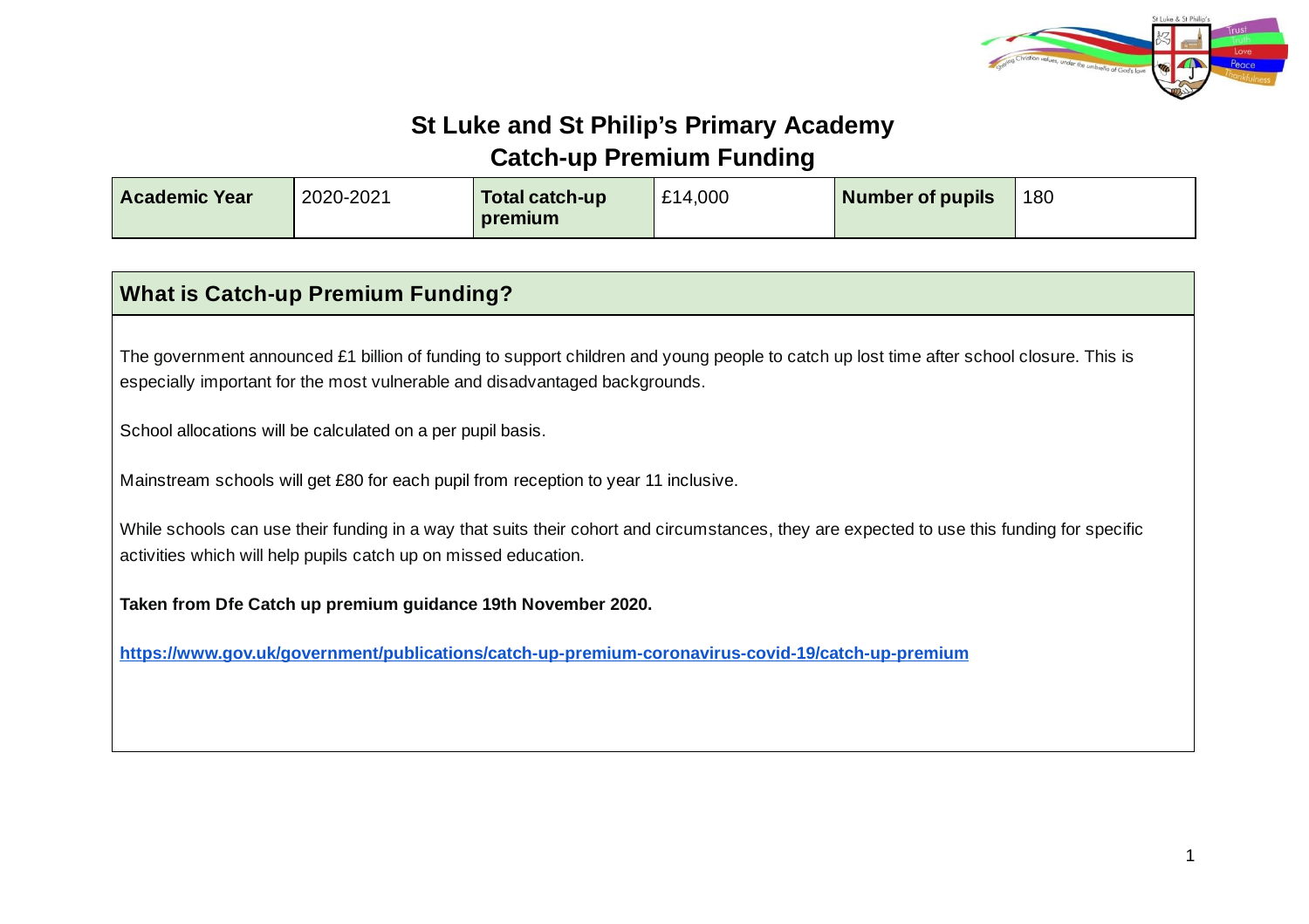

|                         | Key areas identified as being impacted on due to lockdown                                                                                                                                                                                                                                                                                                                                                                                                                                                                                             |                                                                                                                                                                                                                                                                                                                                                                                                                                                                                                                                                                     |  |  |  |  |
|-------------------------|-------------------------------------------------------------------------------------------------------------------------------------------------------------------------------------------------------------------------------------------------------------------------------------------------------------------------------------------------------------------------------------------------------------------------------------------------------------------------------------------------------------------------------------------------------|---------------------------------------------------------------------------------------------------------------------------------------------------------------------------------------------------------------------------------------------------------------------------------------------------------------------------------------------------------------------------------------------------------------------------------------------------------------------------------------------------------------------------------------------------------------------|--|--|--|--|
|                         | All pupils missed significant amounts of learning because of the lockdown period from the end of March to July 2020. Whilst school endeavoured to<br>provide children with as many resources as possible to continue the learning (work packs, activities set on google classroom and class dojo, online<br>reading materials, online maths activities, phonics videos etc.) this has impacted on all areas of the curriculum with whole units of learning not being<br>taught. The following have been identified as the key priorities to focus on. |                                                                                                                                                                                                                                                                                                                                                                                                                                                                                                                                                                     |  |  |  |  |
| $\mathbf{1}$            | Phonics, reading,<br>writing, maths                                                                                                                                                                                                                                                                                                                                                                                                                                                                                                                   | Initial teacher assessments identified gaps in learning, particularly in Years 1 and 2, with some children working<br>approximately one year below age related expectations in all areas.<br>In KS2, Maths and vocabulary have been identified through teacher assessments as key areas to work on.                                                                                                                                                                                                                                                                 |  |  |  |  |
| $\overline{2}$          | Poor language<br>development                                                                                                                                                                                                                                                                                                                                                                                                                                                                                                                          | In EYFS, many children starting in Reception class have missed out on the learning experience from being in a<br>Nursery setting, and also from socialising with other children. The Wellcomm language assessment has identified<br>the majority of children in Reception to be working significantly below age related expectations with receptive,<br>expressive and social language development. We also purchased the Wellcomm assessment for the rest of<br>school, as 40% of children with IEPs are based on speech, language and communication difficulties. |  |  |  |  |
| $\overline{3}$          | Social and emotional<br>development (EYFS)                                                                                                                                                                                                                                                                                                                                                                                                                                                                                                            | As above, this has also impacted hugely on the children's social and emotional development, with some children<br>being teacher assessed to have a developmental age of approximately 2 1/2 years old on starting school, which<br>has been the key underlying factor for behaviour difficulties.                                                                                                                                                                                                                                                                   |  |  |  |  |
| $\overline{\mathbf{4}}$ | <b>Children with little or</b><br>no English                                                                                                                                                                                                                                                                                                                                                                                                                                                                                                          | 52% of children in school do not speak English as their first language. There are 23 different languages spoken<br>across school and over the years we have received a number of families in school who speak little or no English.<br>During lockdown, the children did not speak English at home and therefore regressed in their understanding of<br>English.                                                                                                                                                                                                    |  |  |  |  |
| 5                       | <b>Mental health and</b><br>wellbeing                                                                                                                                                                                                                                                                                                                                                                                                                                                                                                                 | We are conscious of the fact that spending long periods of time at home, being unable to socialise with friends<br>and family, the anxieties brought about by the virus and potential deaths within family circles potentially will have<br>an effect on children's mental health and wellbeing. We are also considerate of the anxieties parents and families<br>may have about their child returning to school.                                                                                                                                                   |  |  |  |  |

Г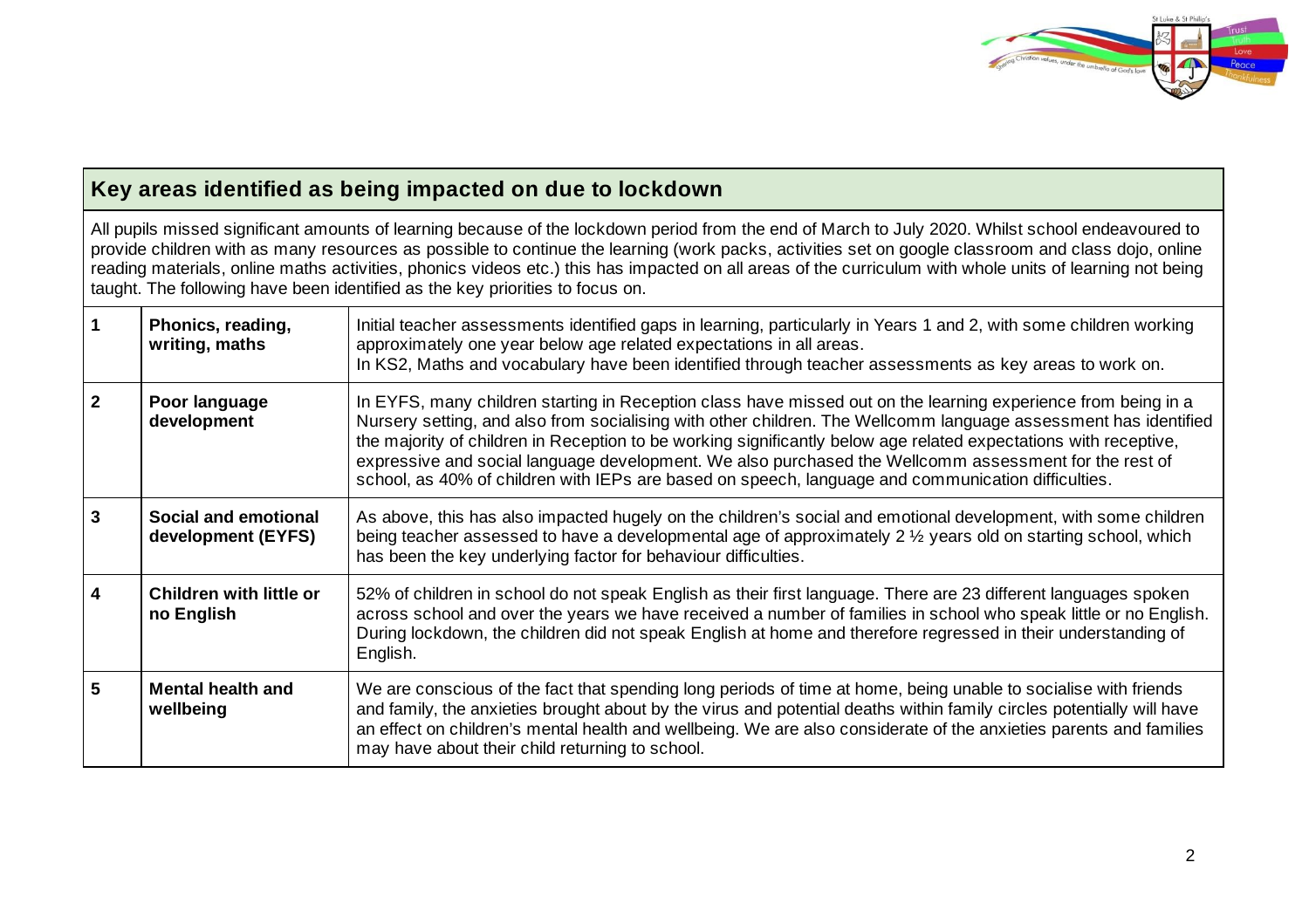

| Research from the EEF (Education Endowment Foundation) advises the following with regards to the most effective<br>ways of supporting children and families using the catch-up period. |                                                                                                                          |                                                                                                                           |  |  |  |
|----------------------------------------------------------------------------------------------------------------------------------------------------------------------------------------|--------------------------------------------------------------------------------------------------------------------------|---------------------------------------------------------------------------------------------------------------------------|--|--|--|
| Teaching and whole school strategies                                                                                                                                                   | Targeted approaches                                                                                                      | <b>Wider strategies</b>                                                                                                   |  |  |  |
| $\triangleright$ Supporting great teaching<br>$\triangleright$ Pupil assessment and feedback<br>$\triangleright$ Transition support                                                    | $\triangleright$ One to one and small group tuition<br>>Intervention programmes<br>$\triangleright$ Extended school time | $\triangleright$ Supporting parent and carers<br>$\triangleright$ Access to technology<br>$\triangleright$ Summer support |  |  |  |

| Planned expenditure to address key areas identified                                                                                                                                                                                                                                                                                                                                                                                  |                                                                                                                                                                                                                    |                   |                  |                                    |      |  |
|--------------------------------------------------------------------------------------------------------------------------------------------------------------------------------------------------------------------------------------------------------------------------------------------------------------------------------------------------------------------------------------------------------------------------------------|--------------------------------------------------------------------------------------------------------------------------------------------------------------------------------------------------------------------|-------------------|------------------|------------------------------------|------|--|
| Key area 1: Phonics, reading, writing, maths                                                                                                                                                                                                                                                                                                                                                                                         |                                                                                                                                                                                                                    |                   |                  |                                    |      |  |
| <b>Actions</b>                                                                                                                                                                                                                                                                                                                                                                                                                       | <b>Desired Outcomes</b>                                                                                                                                                                                            | Lead              | Impact on review | <b>Reviewed</b>                    | Cost |  |
| Teaching and whole school strategies - Recovery<br>Curriculum devised to allow for additional sessions of<br>phonics, reading, writing and maths, dependent on the<br>needs in each year group. (sessions to be approx 30<br>minutes, little and often.) Reading in KS1 following '3<br>books per week' strategy, reading the same books<br>repeatedly over a week developing vocabulary,<br>comprehension and enjoyment of reading. | Children to gradually catch up<br>with missed learning to be in<br>line with ARE in phonics,<br>reading, writing and maths.<br>(Recovery Curriculum<br>reviewed and adapted<br>accordingly throughout the<br>year) | SO'C<br><b>AW</b> |                  | Ongoing -<br>end review<br>July 21 |      |  |
| Targeted approaches - Read Write Inc (RWI) sessions<br>streamed across Reception and Year 1.<br>RWI and Freshstart intervention for identified children in<br><b>KS2.</b><br>Learning Support Assistants working in each class to<br>focus on individuals and small groups addressing gaps                                                                                                                                           |                                                                                                                                                                                                                    | <b>TA</b>         |                  |                                    |      |  |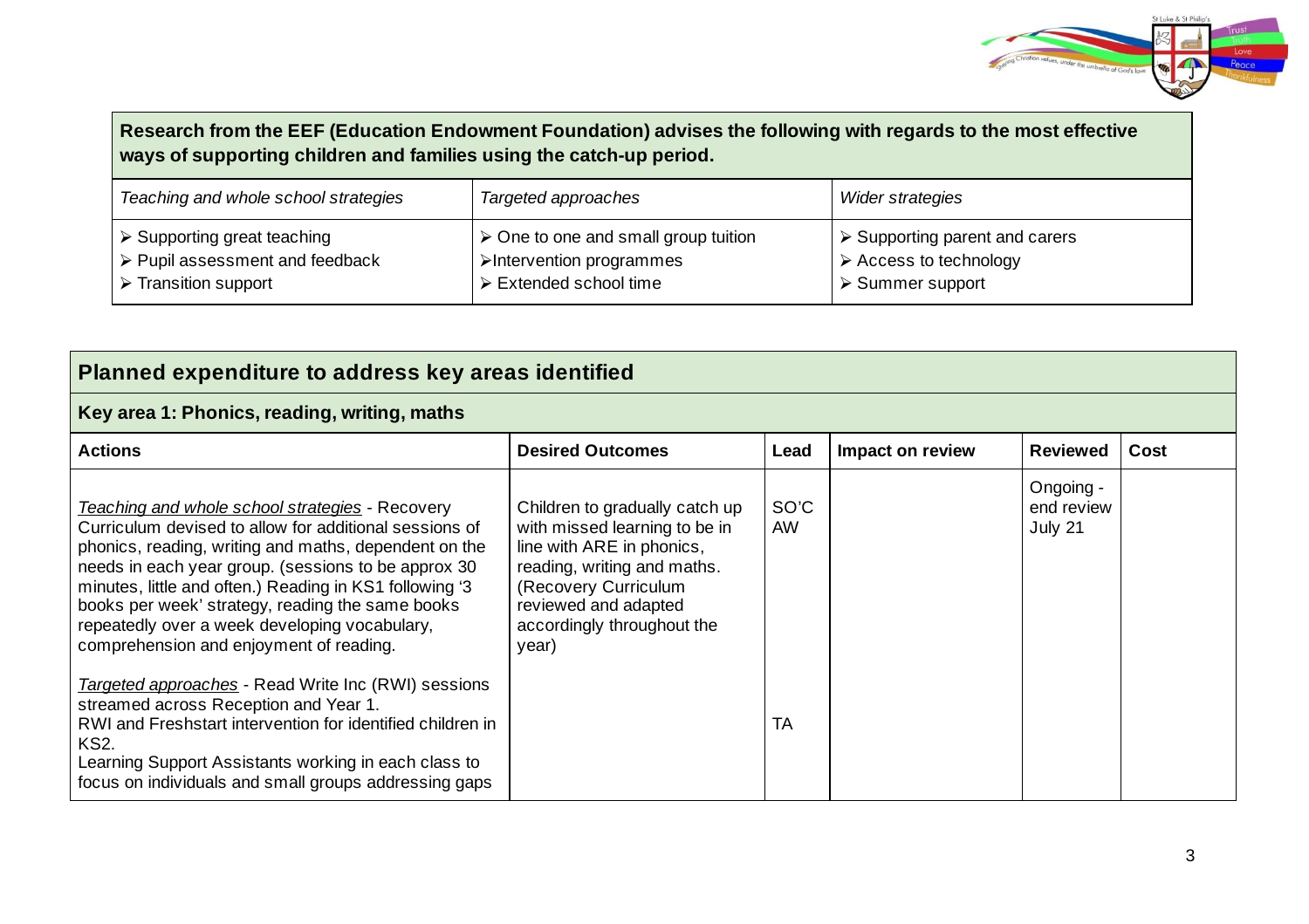

| in learning and misconceptions in R, W, M.                                                                                                                                                                                                                                                                                                                                                                                                                                                                                              |                                                                                                                                                                                                                                       | <b>CT</b>              |                                                                                                                                                                                                                      |                                    |                                                                                     |  |  |
|-----------------------------------------------------------------------------------------------------------------------------------------------------------------------------------------------------------------------------------------------------------------------------------------------------------------------------------------------------------------------------------------------------------------------------------------------------------------------------------------------------------------------------------------|---------------------------------------------------------------------------------------------------------------------------------------------------------------------------------------------------------------------------------------|------------------------|----------------------------------------------------------------------------------------------------------------------------------------------------------------------------------------------------------------------|------------------------------------|-------------------------------------------------------------------------------------|--|--|
| Key area 2: Poor language development                                                                                                                                                                                                                                                                                                                                                                                                                                                                                                   |                                                                                                                                                                                                                                       |                        |                                                                                                                                                                                                                      |                                    |                                                                                     |  |  |
| <b>Actions</b>                                                                                                                                                                                                                                                                                                                                                                                                                                                                                                                          | <b>Desired Outcomes</b>                                                                                                                                                                                                               | Lead                   | Impact on review                                                                                                                                                                                                     | <b>Reviewed</b>                    | Cost                                                                                |  |  |
| Teaching and whole school strategies - Speech<br>Therapist employed to initially assess and work with<br>EYFS and KS1, assessing, delivering programmes and<br>training staff.<br>Whole class activities from Wellcomm taught in EYFS.<br>All children in KS1 assessed using the Wellcomm<br>assessment, moving on to KS2 later in the year.<br>Staff training in Closing the Gap (Vocabulary) and<br>delivering quality vocabulary sessions, Oracy (Voice<br>Blackburn with Darwen) to enhance understanding and<br>use of vocabulary. | Children across school (with a<br>particular focus on EYFS and<br>KS1) to be working at ARE with<br>regards to speech<br>development. Children with<br>specific IEPs targeting SLCN<br>to make appropriate progress<br>over the year. | SO'C<br><b>TA</b>      |                                                                                                                                                                                                                      | Ongoing -<br>end review<br>July 21 | £10,640<br>Speech<br>Therapist<br>£750<br>Whole<br>School<br>Wellcomm<br>Assessment |  |  |
| Targeted approaches - Small group support as identified<br>and delivered by the Speech Therapist in EYFS and<br><b>KS1.</b><br>Roscoe and Wellcomm intervention groups in EYFS,<br>ensuring all children at varying levels of need are<br>catered for.                                                                                                                                                                                                                                                                                  | Children receiving specific<br>intervention to make<br>appropriate progress to move<br>to the next stage or to no longer<br>require intervention.                                                                                     | <b>SB</b><br><b>SS</b> | Jan 21 - reduced the<br>number of speech and<br>lang interventions on<br>recommendations of<br>Speech Therapist -<br>some children now<br>being exposed to high<br>quality language within<br>the classroom setting. |                                    |                                                                                     |  |  |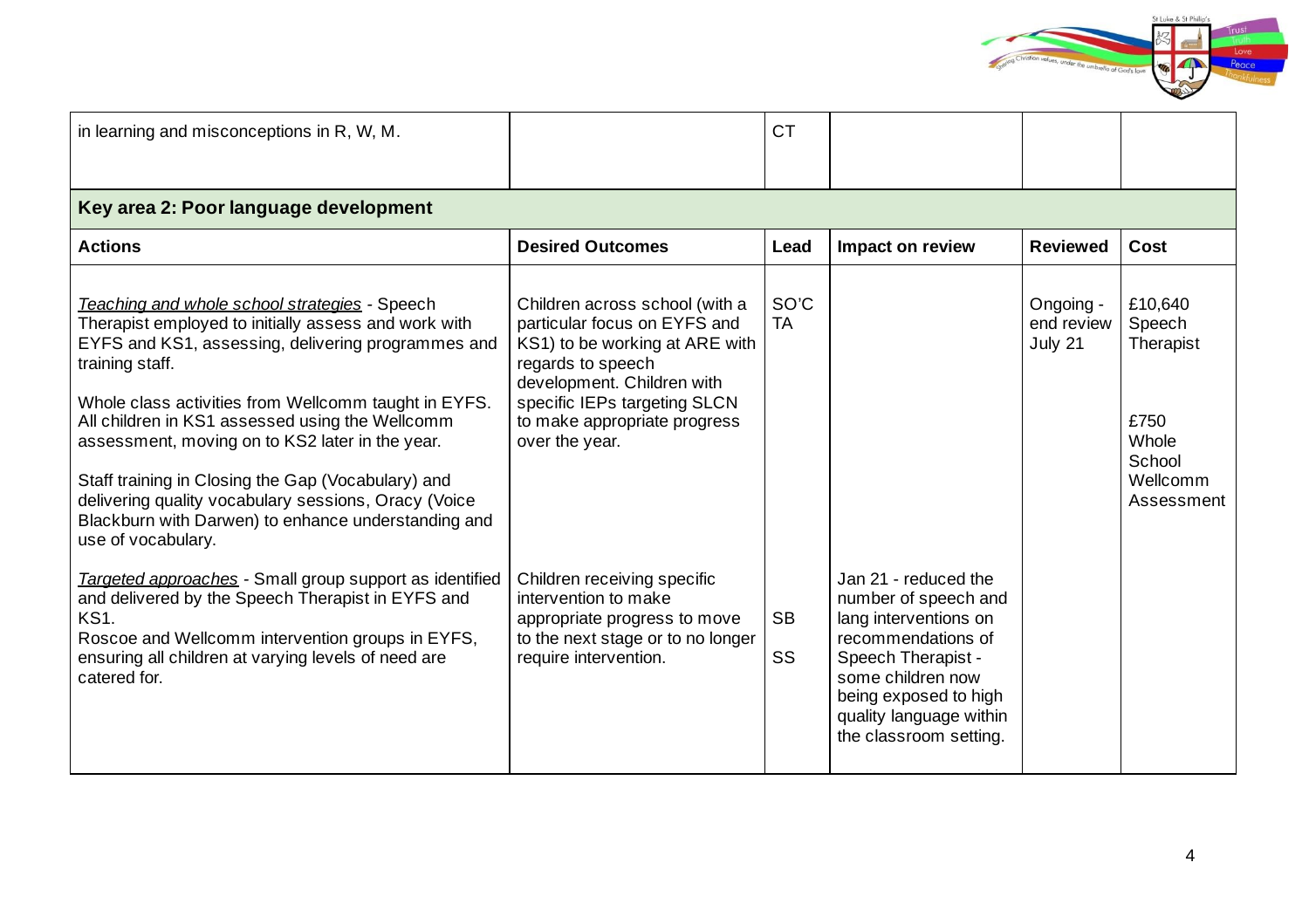

| Key area 3: Social and emotional development (EYFS)                                                                                                                                                                                                                                                                                                                                                                            |                                                                                                                                                                                                                                                              |                             |                                                                                                                                                                                                                                                |                                   |                                                 |  |
|--------------------------------------------------------------------------------------------------------------------------------------------------------------------------------------------------------------------------------------------------------------------------------------------------------------------------------------------------------------------------------------------------------------------------------|--------------------------------------------------------------------------------------------------------------------------------------------------------------------------------------------------------------------------------------------------------------|-----------------------------|------------------------------------------------------------------------------------------------------------------------------------------------------------------------------------------------------------------------------------------------|-----------------------------------|-------------------------------------------------|--|
| <b>Actions</b>                                                                                                                                                                                                                                                                                                                                                                                                                 | <b>Desired Outcomes</b>                                                                                                                                                                                                                                      | Lead                        | Impact on review                                                                                                                                                                                                                               | <b>Reviewed</b>                   | Cost                                            |  |
| Teaching and whole school strategies - EYFS teaching<br>team focusing more on social and emotional<br>development and giving the children time to settle into<br>new surroundings before focusing on academic<br>learning.<br><b>Targeted approaches</b> - Additional Learning Support<br>Assistant working part time to support individual and<br>small group children with social and emotional needs.                       | For EYFS children to settle into<br>school life, understand and<br>respond to the routines and<br>know how to socialise<br>appropriately with adults and<br>their peers. This will then<br>enable learning to happen.                                        | AW<br><b>TA</b><br>SS<br>SS | Jan 21 - Children are<br>much more settled and<br>responding well to the<br>routines in class.<br>Close relationships<br>have been built<br>between staff and<br>children. Behaviour is<br>good in class and<br>children are learning<br>well. | <b>Dec 20</b>                     | £1,982<br>Additional<br>hours LSA               |  |
| Key area 4: Children with little or no English                                                                                                                                                                                                                                                                                                                                                                                 |                                                                                                                                                                                                                                                              |                             |                                                                                                                                                                                                                                                |                                   |                                                 |  |
| <b>Actions</b>                                                                                                                                                                                                                                                                                                                                                                                                                 | <b>Desired Outcomes</b>                                                                                                                                                                                                                                      | Lead                        | <b>Impact on review</b>                                                                                                                                                                                                                        | <b>Reviewed</b>                   | Cost                                            |  |
| Teaching and whole school strategies - Children<br>supported whole class through translated worksheets<br>and ipads for translating in lessons.<br>Targeted approaches - Increased working hours for the<br>Learning Support Assistant who delivers EAL sessions<br>for individual and groups of children to ensure all<br>children are receiving 3 sessions per week, and<br>working collaboratively with the class teachers. | Children with little or no English<br>to be able to access lessons<br>whilst learning the language.<br>Increased support to ensure<br>the children learn English as<br>quickly as possible, ensuring<br>full participation in all aspects of<br>school life. | <b>TA</b><br><b>TA</b>      |                                                                                                                                                                                                                                                | Ongoing,<br>end review<br>July 21 | £2,340<br><b>EAL LSA</b><br>additional<br>hours |  |